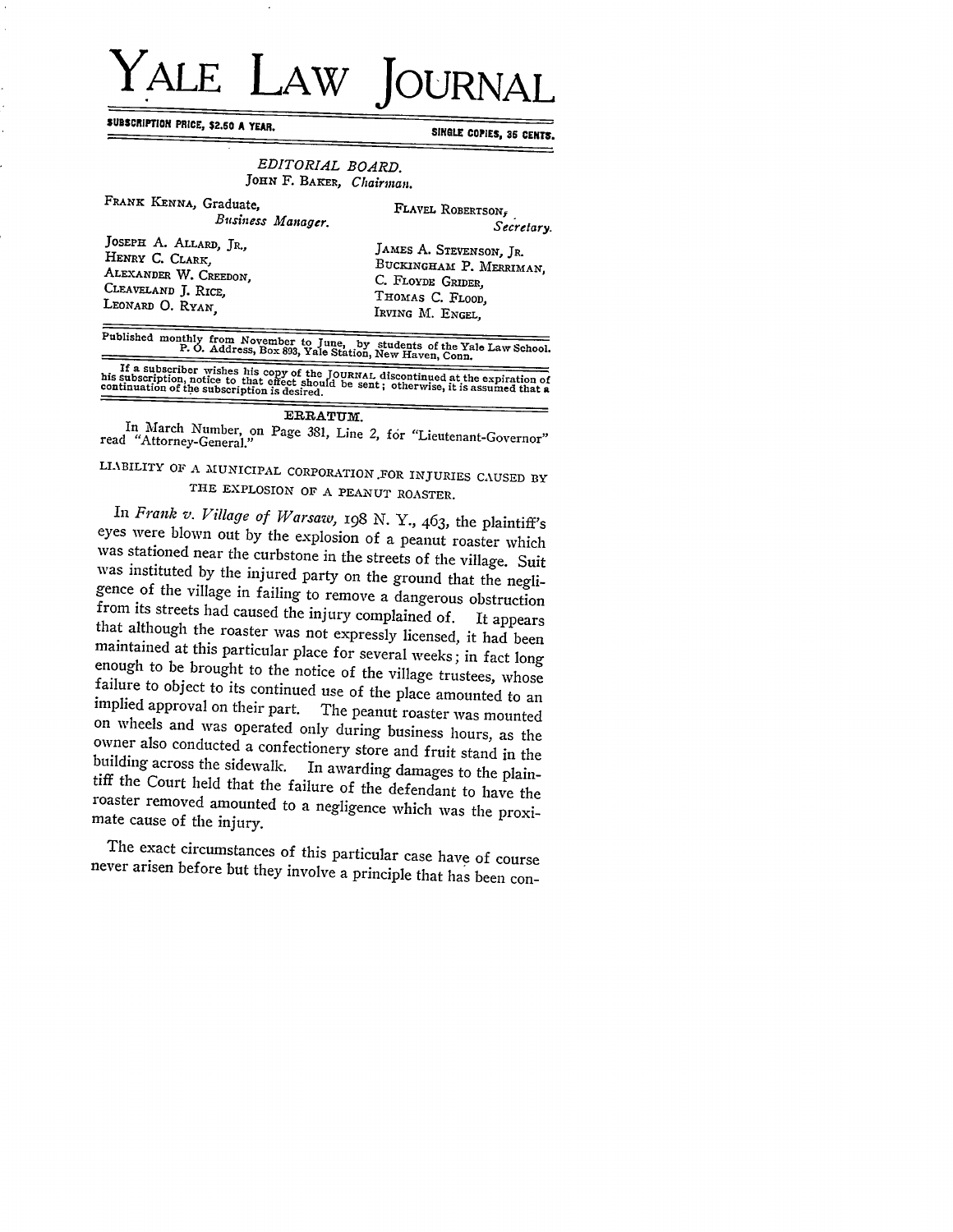tinuously litigated throughout the country, leading to various. decisions in different jurisdictions. The question in this case seems to be whether or not the trustees should have anticipated the possibility of the accident happening by the exercise of due  $\cdot$ care and prudence.

The decision in the principal case is based on the opinion rendered in a leading case of the State, and a case that is recognized as authority in a great many jurisdictions throughout the land. It is the case of *Cohen v. Mayor, etc., of New York,* **113** *N. Y.,* **532,** where the city had, by special permit, for which an annual license fee was exacted, allowed a grocery company to leave its wagon, when not in use, standing near the curbstone night and day. The shafts of the wagon were held perpendicular by strings attached to the body of the wagon. wagon struck the grocery wagon and turned it partially around, the impact of the blow breaking the strings and thus causing the shafts to fall on the head of the plaintiff's intes-<br>tate, who was passing at the time. It was held that the license tate, who was passing at the time. It was held that the license was issued without authority, that the storing of the wagon<br>was issued without authority, that the defendant was on the highway was a public nuisance, and that the defendant was liable for damages just as if it had maintained the nuisance itself. In the same jurisdiction, *Wells v. the City of Brooklyn, 9* App. Div., 61, a child was injured by the blowing down of a show case, which had been kept on the sidewalk for a number of months by a merchant, and it was held that the show case being permanent in character, continuously maintained and unauthorized, constituted a public nuisance, which it was the duty of the defendant to have removed as soon as the knowledge of its existence could fairly be attributed to it, and that the city was liable for the injuries suffered by reason of its negligence in failing to have it removed.

But in *Hunt v. Mayor, etc., of New York, 1o9* N. Y., 134, in which the city authorized the laying of certain steam pipes by a corporation, where an explosion of gas in one of the man-holes injured plaintiff, it appearing that the laying of the steam conduits caused the escape of gas from the gas pipes into the man-hole where the explosion occurred, it was held that the city was not liable; for the laying of steam pipes was a new thing and that, as no such accident had ever happened before, it was not to be anti-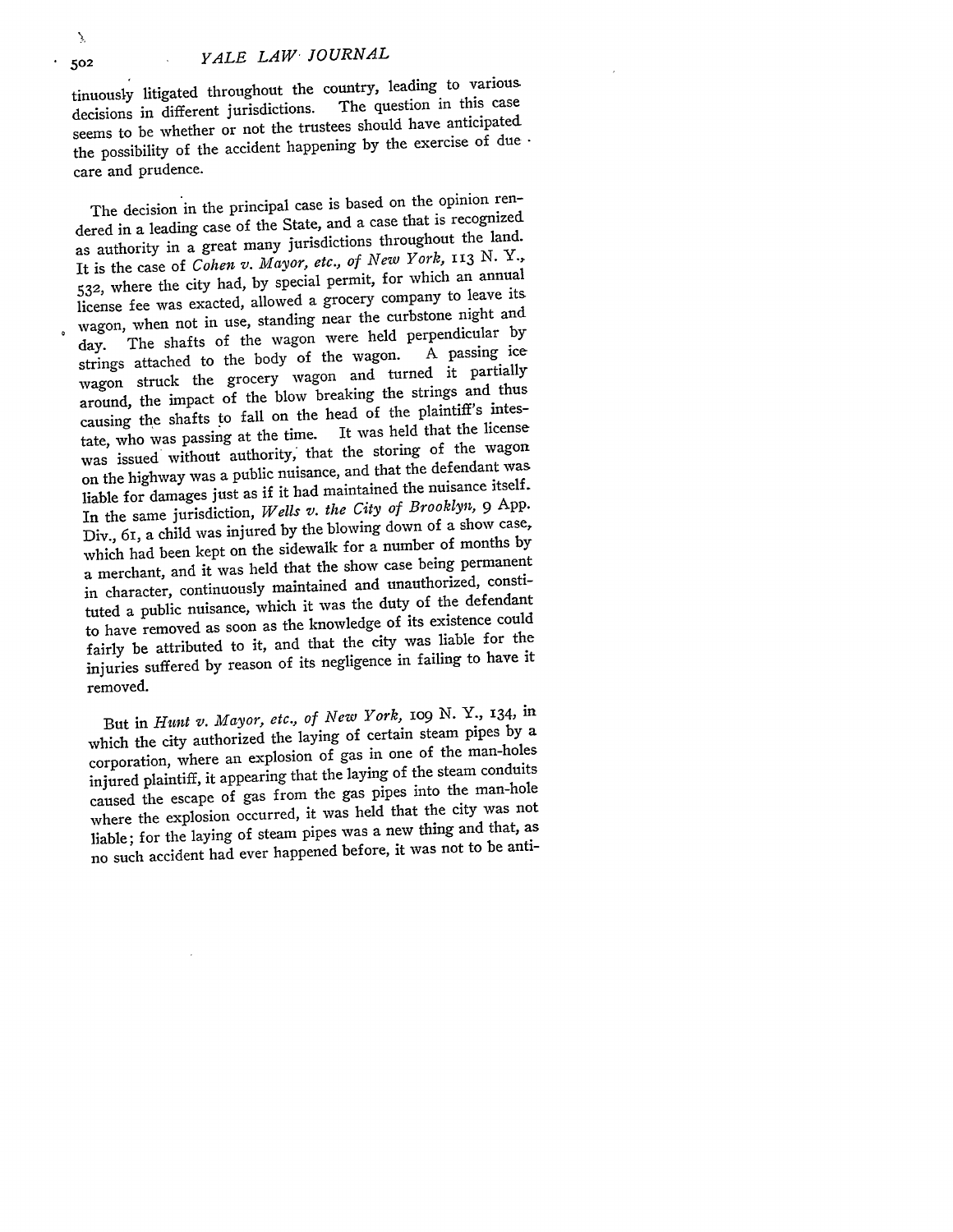cipated **by** the city, even though exercising due care and diligence. However in *Beall v. Seattle,* 28 Wash., 593, where the circumstances were of a similar nature, an opposite view was taken **by** the Court. In this case the explosion of a steam boiler beneath the sidewalk caused the injuries complained of. The boiler was maintained in connection with the heating plant of the abutting building, where it had been installed for three months, and it was claimed that the ordinance of the city, requiring certain inspection **by** the proper authorities of any proposed heating plant located beneath a sidewalk, had not been duly followed, that the defendant had notification of the installment of the plant and was therefore put on notice as to the safety of its construction. It was held in this case that where a traveler upon a highway is injured as the result of the explosion of an unseen instrument, within the area of the street over which the city has control, a *prima facie*case of negligence is established against the city, in the words of the learned judge, "the explosion being a thing so unforeseen and unexpected in its nature."

In regard to the liability of a municipality for injuries suffered **by** reason of the negligence of a contractor or builder, in failing to exercise due care and provide proper safeguards, where the city has expressly permitted the use of a portion of its streets for building material, etc., there also seems to be a conflict in the authorities. In *McCoull v. Manchester,* **85** Va., *579,* the city, **by** virtue of a general ordinance to that effect, had allowed a builder to block the street from the sidewalk to the center of the street. The plaintiff, while riding his horse **by** at a moderate speed in the night, ran into a pile of sand on which there was no light. The horse fell and broke his neck and the plaintiff was also injured. It was held that the city was liable, because of its duty to see that lights were kept on such obstructions which, without lights, could be easily anticipated as productive of injuries to travelers. Whereas in *McArthur v. City of Saginawz,* **58** Mich., 357, it was held that the unauthorized use of a public highway **by** an abutting owner is a matter that falls within the cognizance of the police power, and it has nothing to do with the duty to make or repair highways. In this case the intestate of the administratrix, who was riding in his buggy at the time, ran into a pile of lumber extending into the street, was thrown from his buggy and killed. The Court refused to fasten any liability on the city. And the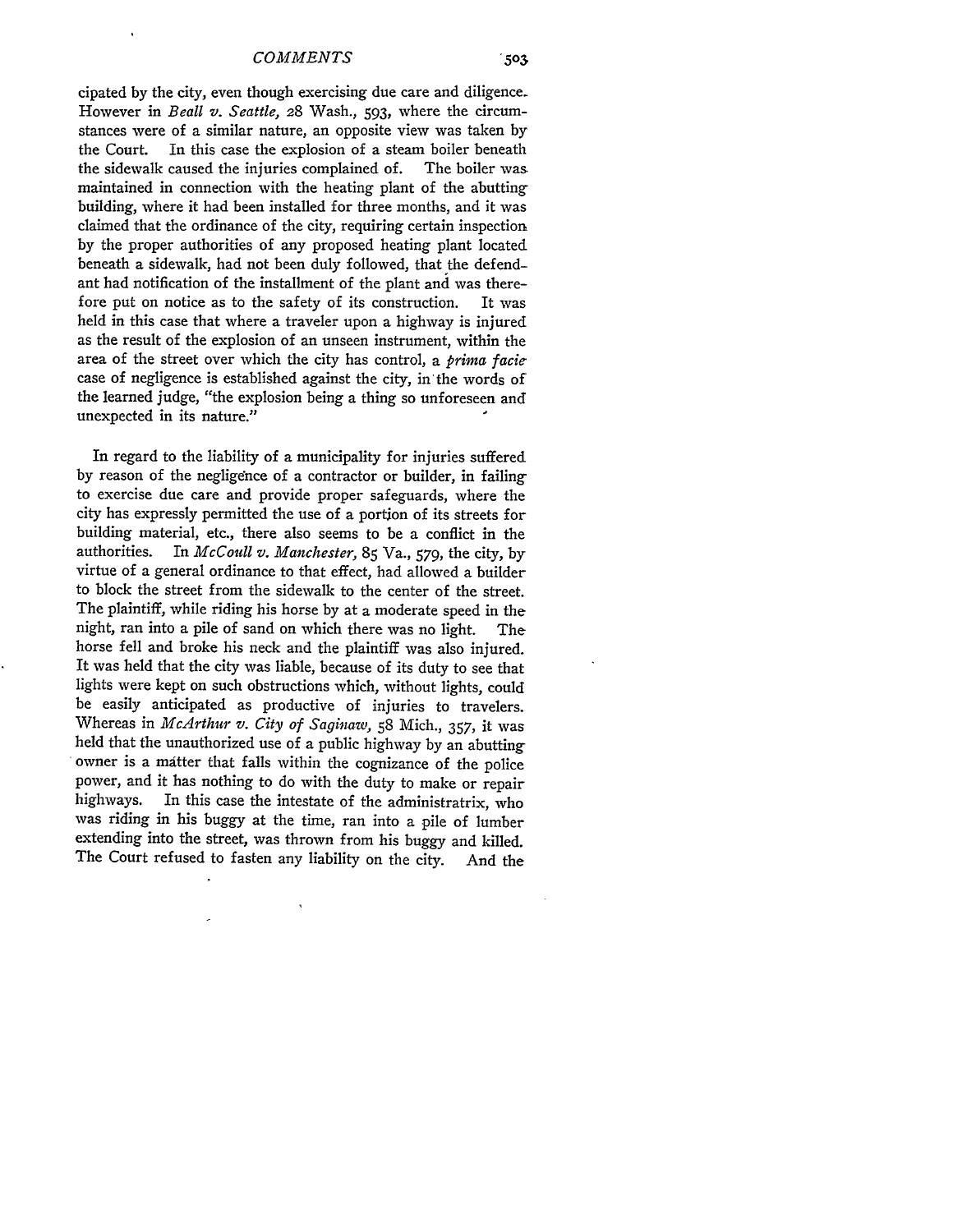same line of reasoning, under similar circumstances, is used by the Court in *Sinclair v. Baltimore, 59* Md., **592,** while in *Penrod v. City of Columbus,* 73 Ohio St., *209,* it was held that the city was not liable unless the failure of the builder to keep the streets properly safeguarded has been expressly brought to the attention of the city.

In *King v. City of Oshkosh, 75* Wis., **517,** the plaintiff sustained injuries by falling over a hydrant maintained on the edge of the sidewalk by a private corporation, with the consent of the city. It was held that where the city suffers a dangerous structure, or object, to remain upon its streets, after notice of its existence and time for removal, it is liable for any injuries caused thereby. But in *Wolff v. Dist. of Columbia,* 21 App. D. C., 464, it was held that the municipal corporation was not liable for injuries caused the plaintiff by falling over a horseblock on the sidewalk, the street being poorly lighted at that point. And in Michigan it was held that the city was not liable for injuries to a pedestrian through the falling of a billboard, insecurely placed near the edge of the street, upon his own property, by an abutting owner. *Timby v. Islipemiig,* **14o** Mich., 146.

It seems to be generally accepted that a municipal corporation is not liable for injuries inflicted on travelers **by** bob-sleds and other sleds used in coasting, regardless of whether the coasting is allowed or prohibited **by** the city ordinances. *Toomey v. City of Albany,* 38 N. Y. St. Rep., *91; Pierce v. City of New Bedford, 129* Mass., 534; *Dillon on Municipal Corporations,* 2nd Ed., Sec. 981, N. 2.

And even where the instrumentalities complained of are *per se* dangerous the authorities are at issue; thus, in *Speir v. City of Brooklyn,* **139** N. Y., 6, the city was held liable for damages where the plaintiff's house had been set on fire by a sky rocket, which entered the window from the street below where a celebration of fireworks, licensed by the city, was taking place; it being said by the Court that the discharge of the fireworks, at the place and under the circumstances, was a nuisance. While in *Hubbell v. City of Viroqua,* 67 Wis., 343, it was held that the city was not liable for injury to the plaintiff inflicted by a stray bullet from a shooting gallery, licensed by the city. And in Massachusetts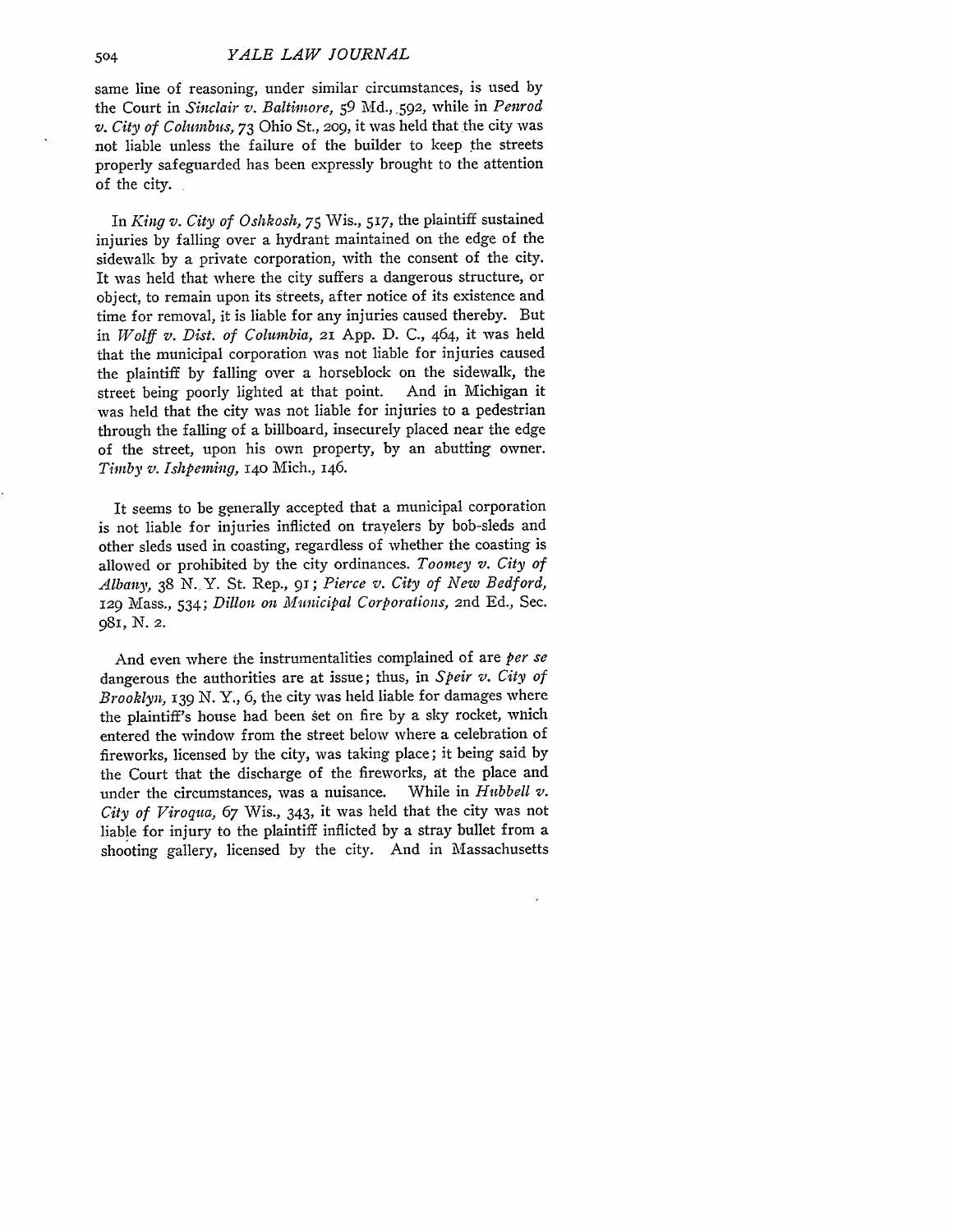*Lincoln v. City of Boston,* 148 Mass., 588, the city was held not to **be** liable for injuries of the plaintiff, whose horse had run away, when frightened by the discharge of a cannon on the Commons, under permit from the city.

The subject is very well summed up by the words of judge Peckham in *Hubbell v. City of Yonkers, 1O4* N. Y., 434, where he says: "That which never happened before, and which in its character is such as not to naturally occur to prudent men to guard against in its happening at all, cannot, when in the course of years it does happen, furnish good ground for a charge of negligence, in not foreseeing its possible happening and guarding against the remote contingency." While the reasoning of the learned judge, as well as a very respectable line of authority, seems at first sight at variance with the decision reached in this case, still an analysis of the various authorities seem to show that the preponderance of the decisions in America support the conclusion reached in the principal case.

# TECHNICALITIES IN CRIMINAL PROCEDURE-REVERSAL FOR INADE-**QUACY AND** INEFFICIENCY OF **COUNSEL.**

The mere incompetency of an attorney does not ordinarily constitute a ground for a new trial nor justify a reversal. There must be a strong showing both of incompetency and prejudice. *The State of Iowa v. Benge, 6I Ia., 658.* This strong showing was proved to the satisfaction of the Missouri Supreme Court in the case of *The State of Missouri v. Lewis,* (188o) 9 Mo. App., 321. Here, after vainly attempting to have the case continued, the attorney withdrew. The witnesses were not subpoenaed and the investigation and all other preparation bad been entirely omitted. The appointed counsel were unable to prepare the defense in time and the Supreme Court reversed the case, saying that the refusal of a motion for continuance was an abuse of the discretion of the Court. "The gross ignorance, incompetence and imbecility of the attorney of one accused of murder, **by** which the prisoner is deprived of essential rights and advantages guaranteed to him **by** law is sufficient ground for setting aside a conviction and granting a new trial," says the Court in this case.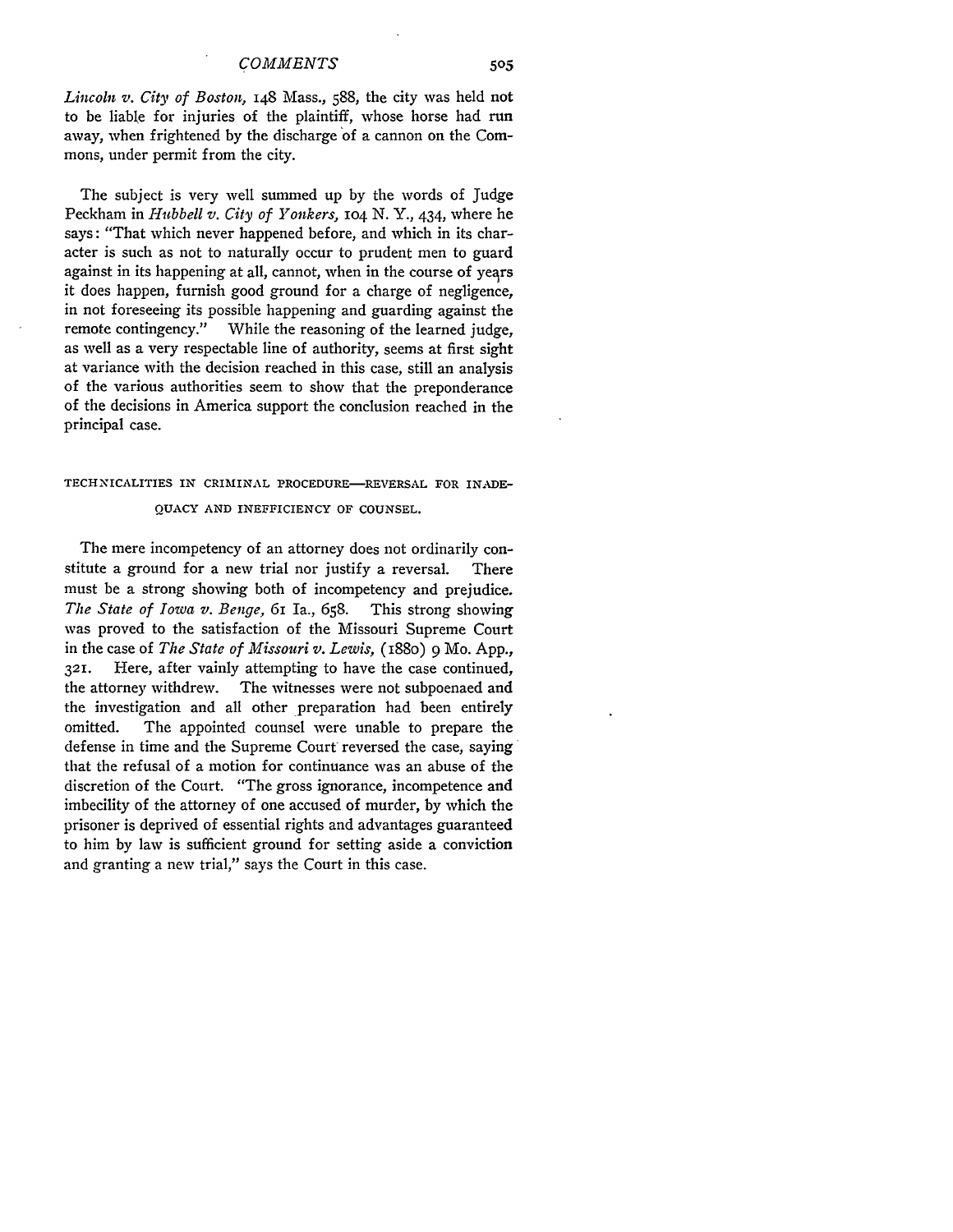But the incompetency, inefficiency or even ignorance of the attorney for the accused prisoner is not a ground for a new trial unless it clearly appears that the accused was prejudiced thereby. *Darby v. The State of Georgia,* (1887) 79 Ga., 63. Here it was held that although the chief counsel for the accused was so unwell that he died a few days after the trial it was not a ground for reversal based on the allegation that his ill-health prevented him. from properly handling the case since it was not shown that different conduct would have changed the result.

This case is in accord with a previous decision where the counsel for the accused in consequence of too free use of intoxicants neglected to inform the defendant of his right to make a statement to the court. It was held that there was no ground to justify a reversal as it was not shown that he had suffered material detriment therefrom. *Hudson v. The State of Georgia,* (1876) 76 Ga., *727.* But the court indicated that a reversal was not impossible.

The case of *People v. Blevins,* (1911) 96 N. **E.,** 214, raises a novel question under this rule. The plaintiff was indicted for murder and the indictment returned August **15,** 1911, when he was. arraigned and counsel appointed and trial set and had two days later. Neither of his attorneys felt equal to the handling of this case; one was in practice less than two years, and the other was engaged in civil practice. The State was ably assisted by three experienced counsel hired by outside parties, and it was held that, on objection, the defendant was entitled either to have his defense strengthened or the State's representation weakened so the contest would not be quite so disproportionate.

In *The State v. Dreher*, (1897) 137 Mo., 11, the counsel failed to handle his case in a manner satisfactory to the counsel on appeal who claimed that "he did not see his witnesses before they came into court; that he had not summoned proper witnesses; nor properly handled a preliminary hearing on the question of the insanity of the criminal; and also that he had placed experts on the stand before his defense was properly or sufficiently devel-. oped; etc." The Court, basing their decision upon *Fieldi v. Matson,* 8 Mo., 686, and *Gehrke v. lod,* 59 Mo., **522,** held this was not a sufficient ground for reversal. "After a most laborious

 $\ddot{\phantom{a}}$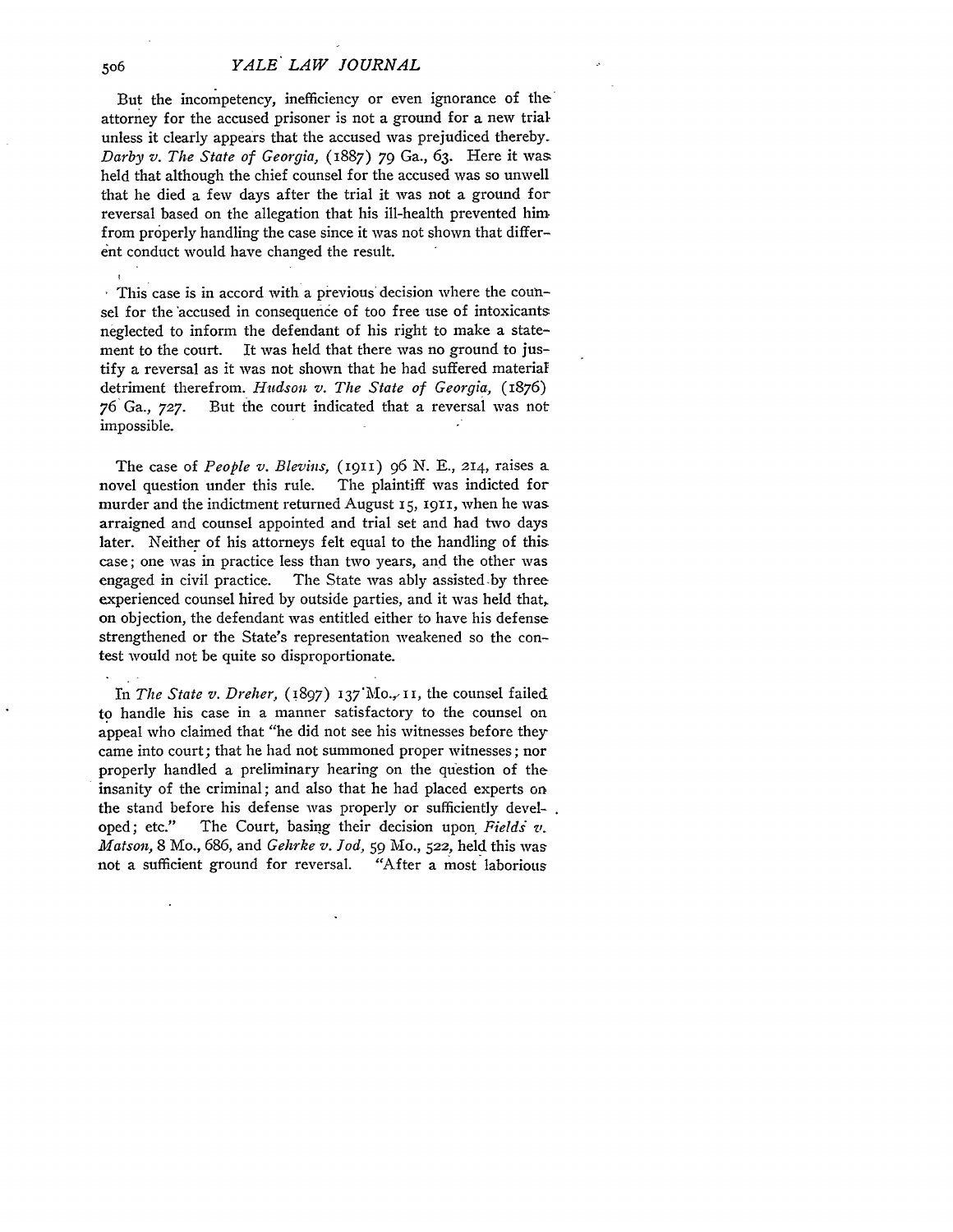search we have found but one case in which an appellate court has reversed sentence or judgment on the ground of the negligence or incompetency of an attorney," says the Court in this case, referring to *The State"of Missouri v. Jones,* (1882) 12 Mo. App., **93-**

But it may be reversed on that ground. *Kuehn v. The State,* **(1905)** 47 Tex. Crim. Rep., 636. But not unless it is well proven. *Vowles v. The Commonwealth,* (1894) **15** Ky. Law Rep., 524. Here, in the opinion of certain spectators, the attorney was not well enough to try the case. But the reversal was refused. Inefficiency caused by sickness is not generally considered a ground for reversal. *Darby v. The State of Georgia,* (1887) 79 Ga., 63. *-* And the same rule applies to intoxication. *Hudson v. The State of Georgia,* (1876) 76 Ga. App., *727.; O'Brien v. The Commonwealth* (19o3) 115 Ky., 6o8, 24 Ky. Law Rep., 2511. The mere failure or even refusal of the defendant's counsel to summon certain witnesses is not sufficient proof of incapability. *Fambles v. The State of Georgia,* (1895) 97 Ga., 625. And where the only neglect is a failure to except to the ruling of the Court or to the instructions to the jury, which did not appear to have prejudiced the defendant, it is no ground for reversal. *State of Kentucky v. Currens,* (1891) 46 Kan., **750.**

Inefficiency due to lack of skill and inexperience is raised only when the counsel is appointed by the Court. In such a case the prisoner's counsel acts as a substitute for the judge under a survival of the maxim, "The judge is counsel for the prisoner." And therefore his acts or omissions are to be more favorably construed than if he had been employed by the defendant himself for his defense. *State v. Williams,* (189o) 9 Houst. (Del.), 5o8. But nevertheless where it is claimed that appointed counsel is inefficient it must be proven. *Innocents v. The State,* (1908) 53 Tex. Crim. Rep., **390.**

Where the accused person employs his own counsel he must take proper precautions to protect himself before he can obtain a reversal upon such grounds. Where the defendant's counsel was so drunk that the court stopped the trial and gave warning to the defendant that the attorney could not try the case in that condition it was held that as the defendant continued to retain the same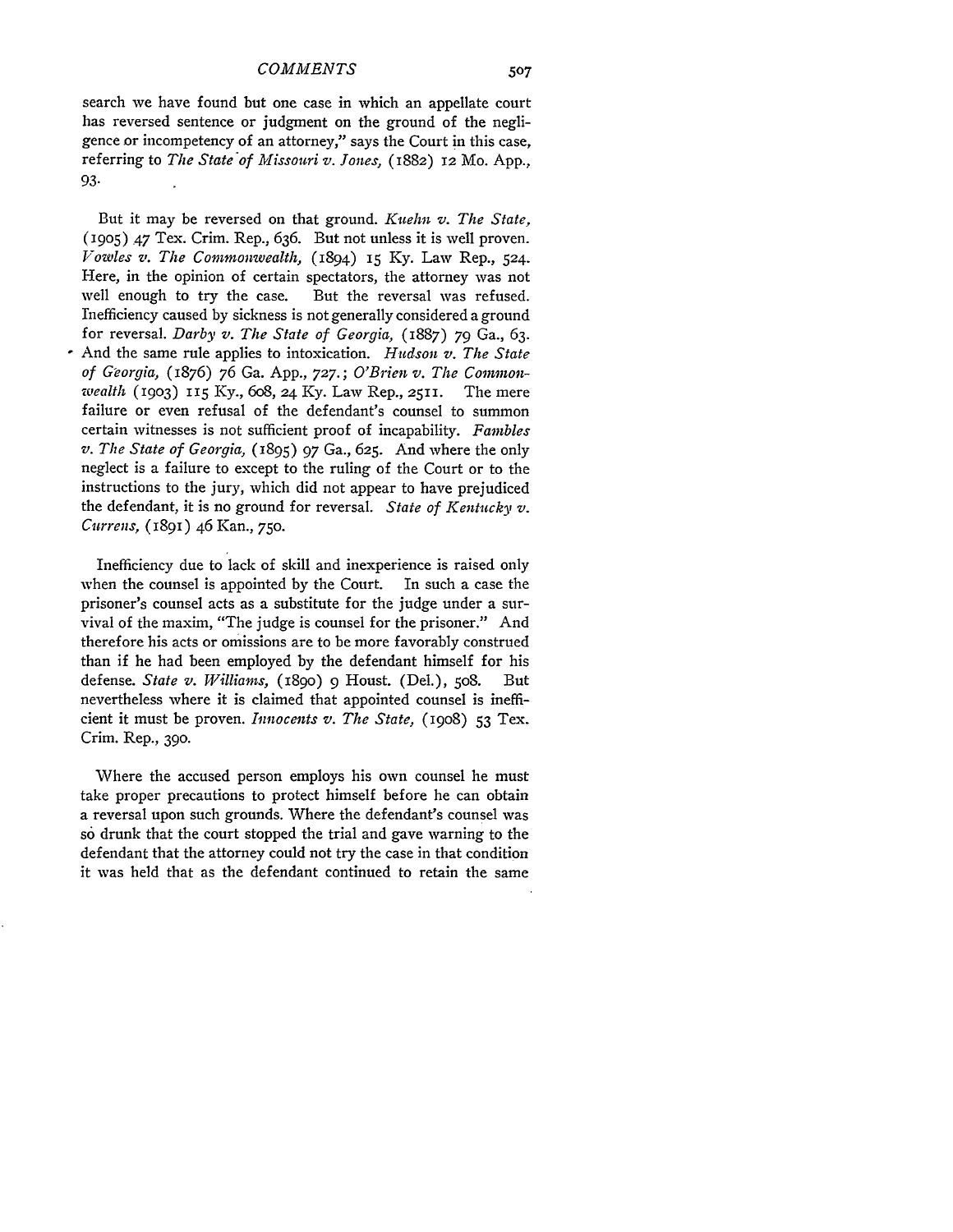counsel there was no abuse *-of* discretion in the Court to refuse to grant a new trial. *Territory of New Mexico v. Clark, (1905)* 79 Pac., 708. And where the defendant was tried for keeping a disorderly house and he had disclosed only part of the facts to his lawyer so that the attorney was not prepared to meet proof that a tenant in the basement had so kept that part of the premises. It was held that the defendant had no ground for reversal for surprise and consequent inadequacy of defense. *People v. O'Brien,* (1854) 4 Parker Crim. Rep. (N. Y.), 203. ,case where the attorney's condition due to sickness and ill-health was such that he could not try the case and the defendant then made extraordinary efforts to secure other competent counsel and failed, it was held an error in the Court to refuse to grant a continuance. *Kuehn v. The State,* **(1905)** 47 Tex. Crim. Rep., 636. And also that where the attorney employed did not take up the ,case and the defendant in ignorance of his rights pleaded guilty it was an error in the Court to refuse to grant a new trial when be had a good defense. *Jackson v. The State,* (19o6) 48 Tex. Crim. Rep., 373. And where the prisoner's counsel was hired **by-** his mother and then appeared during the trial so intoxicated that he was unable to fill his duties it was held that, while the defendant might not be held with the same strictness yet the Court -would refuse to reverse the case under the facts disclosed. *O'Brien -v. The Commonwealth,* **(1903)** 115 Ky., 6o8.

It is nevertheless a condition precedent that the defendant avail himself of all proper means for his protection. Where contin- -uance or postponement or other opportunity for preparation is -not sought at the proper time there is no ground for an appeal for Tefusal to grant a new trial on the ground of inadequate preparation. *State of Louisiana v. Walker,* (1887) 39 La. Ann., **19.** But where the defendant's counsel refrained from asking a change of venue for local prejudice for fear of mob violence it was held that under the circumstances it violated the prisoner's constitutional right "to a speedy public trial by an impartial jury-and to have the assistance of counsel for his defense," *Roper v. The Territory of New Mexico, 7* N. M., **255.** Where the question of -sufficiency of preparation was not raised until after the verdict, the Supreme Court of Louisiana could find no reversible error. *State v. Bradley,* (1851) 6 La. An'n-, 554.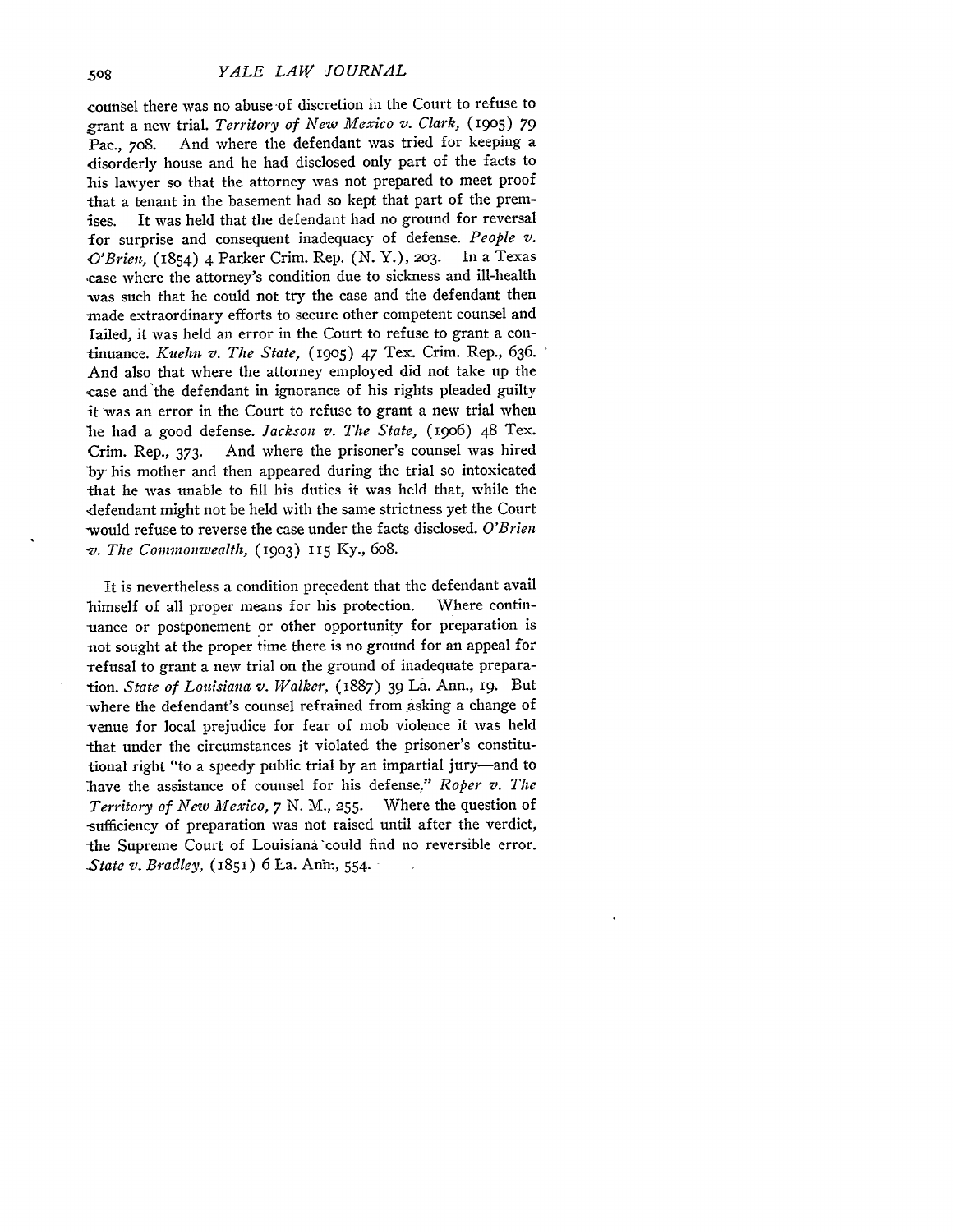It therefore seems that while the weight of American authorityis not in favor of granting a new trial on the assumption that thedefense was not sufficiently strong yet there is a sharply defined line beyond which we cannot go. The case of *People v. Blevins,. supra,* is one very close to the dividing line and might be justly decided in either way but the including of the weakness of the defense in the assignments of error is fully justified" both on priaciple and authority.

## **THE EFFECT** OF **A** PAROL **AGREEMENT** LOCATING **A** BOUNDARY **BETWEEN** ADJOINING **ESTATES.**

Throughout the history of this country uncertain and disputed boundary lines have constantly given the courts of the various States many cases for decision. As was to be expected, different judges took different views of questions of law arising from similar facts, and at first there was a wide variance between the laws of a number of the States. Most of this diversity of opinion was concerning the effect of a parol agreement between adjoining owners establishing the location of a disputed or uncertain boundary between their lands. Many of the earlier decisions were in. direct conflict, entirely irreconcilable, but gradually one view came into favor and was adopted by the courts of a large majority of the States. لد

In *Taylor v. Rudy,* **137 S.** W. (Ark.), 574, a recent case before the Supreme Court of Arkansas involving the boundary question, the plaintiff brought an action to restrain the defendant from obstructing a stream of water which ran through the land of each, alleging that such obstruction caused the water of the creek to back up and overflow his lands, thereby causing much damage to certain buildings and their contents. The defendant contended that these buildings were upon his land and not upon the land of the plaintiff. The evidence showed that there had been uncertainty as to just where the boundary line was located, and that **by**parol agreement the prior owners had fixed a boundary between, their respective possessions, and had continued to occupy the lots with reference to this agreement until the conveyance to the plaintiff and defendant in this action. According to this division the buildings stood upon the land owned by the plaintiff, and the only-

509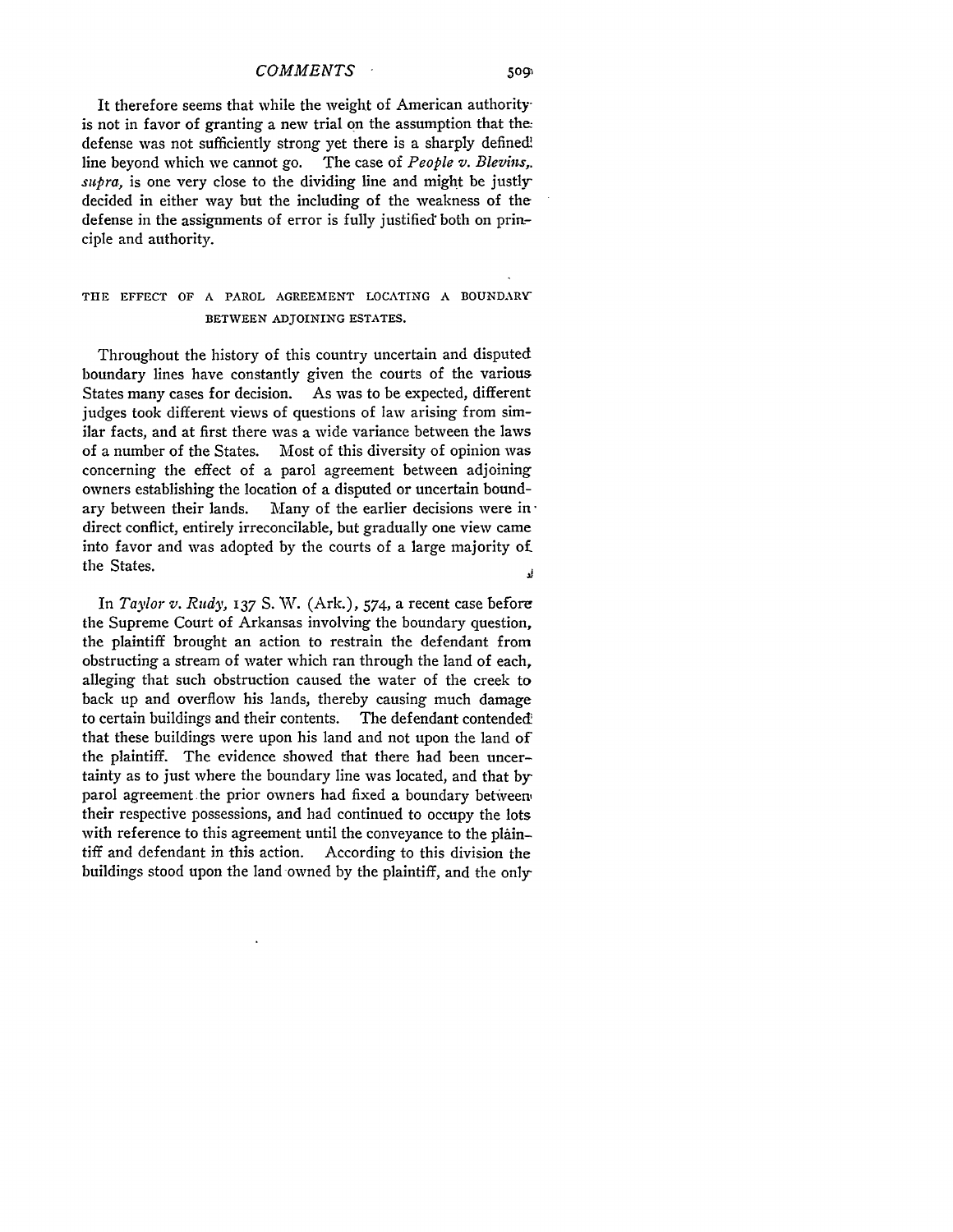question was whether the parol agreement vas valid and binding. The Court held that it was and gave judgment for the plaintiff.

In the opinion the Court said that where there is uncertainty as to the boundary or where the owners of adjoining lands are in dispute as to the dividing line, the parol agreement of such owners as to the boundary establishes the line, and when followed by possession with reference thereto is conclusive on them. *Payne v. McBride,* 131 **S.** W. (Ark.), 463, was there cited and the doctrine as stated in that case is substantially the same, with the addition that the possession with reference to the agreed boundary need not be for the full period of the statute of limitations. In many other jurisdictions this opinion is reiterated and regarded as settled law therein, notably, *Kitchen v. Chantland,* io5 **N.** W. (Iowa), *367,* and *Vosburg v. Teator,* **32** N. Y., 561; but in some the rule is less strict, the agreement alone being deemed sufficient without acquiescence or possession. *Patterson et al. v. Meyer,* **114** Pac. (Okl.), 256; *Hastings* v. *Stark,* 36 Cal., 122.

In all cases it is essential to the validity of the agreement that there should be a dispute or uncertainty as to the line, and in some, as already noted, there is the additional necessity of acquiescence or occupation following the agreement. Concerning the former it is said in 4 *American and English Encyclopaedia,* **859:** "A practical location of the boundaries of two coterminous estates by the act of the parties has been held to determine the boundaries and fix the rights of the parties. A limitation to the efficiency of this method of determining boundaries is found in the provision of the statute of frauds prohibit-<br>ing a parol transfer of title to land. The judicial expressions ing a parol transfer of title to land. upon this subject are not easily reconciled, but by the weight of authority, in order to avoid the statute, the location must determine a boundary previously unascertained and uncertain; or there must be an acquiescence in the actual location for a period greater than the statute of limitations; or there must be an element of actual estoppel in the case which will prevent one of the parties from asserting his title." Thus it is said in *Olin et al. v. Henderson, 79 N.W. (Mich.), 178, that there must have been* a doubt or controversy as to the true line; otherwise the case comes within the prohibition of the statute. Where the bouncomes within the prohibition of the statute. dary is khown and not in doubt the agreement is void. *Gilchrist*<sup>there</sup>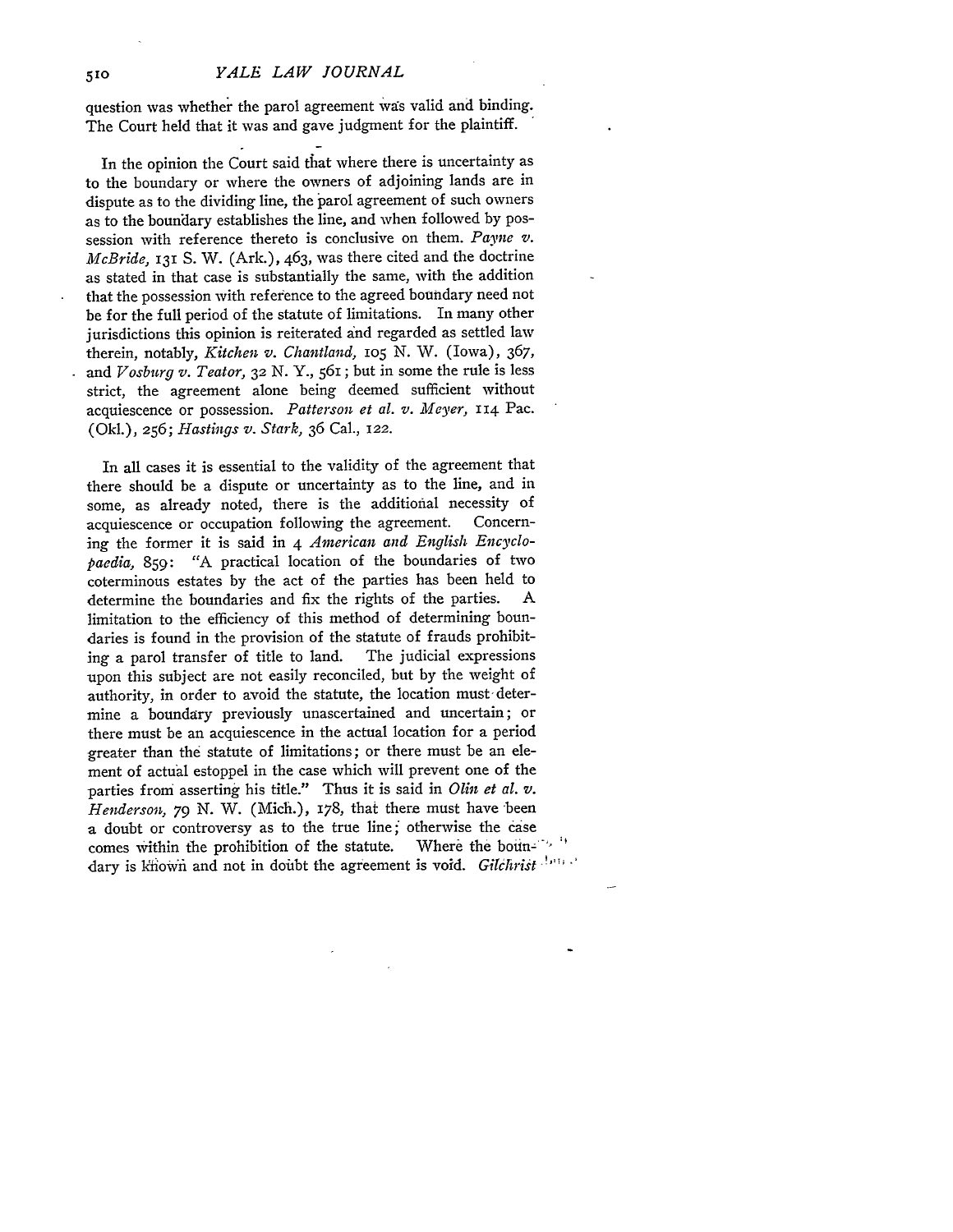**-v.** *MvKee,* 9 Yerg. (Tenn.), 456; *Northern Pine Land Co. v. -Bigelow and Another,* 84 Wis., **157.**

But what is the effect of the agreement where the boundary is in doubt at the time it is made, but the true location is afterward -discovered? Here there is a conflict of opinion. In some States it has been decided that the agreement binds the parties though it is not the true line, and though the true line is afterward -determined. *Provident National Bank v. Webb,* 128 S. W. (Tex.), 4.26; *Loustalot v. McKeel,* io8 Pac. (Cal.), **707. .** Per-Jhaps a greater number, however, have decided that where the parties agree as to the location of the line thinking it the true one, or where the true line is discovered after the agreement, the .agreement is not binding and either party may claim up to the true line. *Gove v. Richardson,* 4 Greenl. (Me.), **327;** *Jackson v. .Perrine and Wife,* 35 N. J. Law, 137; *Bailey v. Jones,* 14 Ga., 384.

This latter rule, as well as the one requiring acquiescence or -possession, probably arose from the belief that the allowance of these parol agreements was a judicially created exception to the statute of frauds. This is now considered erroneous, and the section of that statute forbidding a transfer of title to land by -parol is held to be not applicable. In *Hagey v. Detwiler,* 35 Pa. .St., 4o9, this is explained in accordance with the weight of authority as follows: "It is supposed (by counsel) that boundaries fixed by parol are within the operation of the statute. This is a mis- -take. The statute is a rule of conveyance; it requires a writing *to create* an estate or interest in lands, that shall have more force or effect than a lease or estate at will only. But adjoining owners who adjust their division by parol do not create or convey any -estate whatever between themselves; no such thought or intention influences their conduct; after their boundary is fixed by consent, they hold up to it by virtue of the title deeds, and not by virtue of a parol transfer. Generally, indeed, they feel that their rights as defined in the title papers, have been abridged rather than enlarged by the agreed line; and this, because their treaty pro- -ceeds on the basis that the exact right between them is doubtful. Out of the doubtfulness of the right springs the consideration which binds the parties to such agreements." Again, in *Vosburgh -v. Teator, supra,* "It may be regarded as settled law at this day, that the settlement of a disputed boundary line between the parties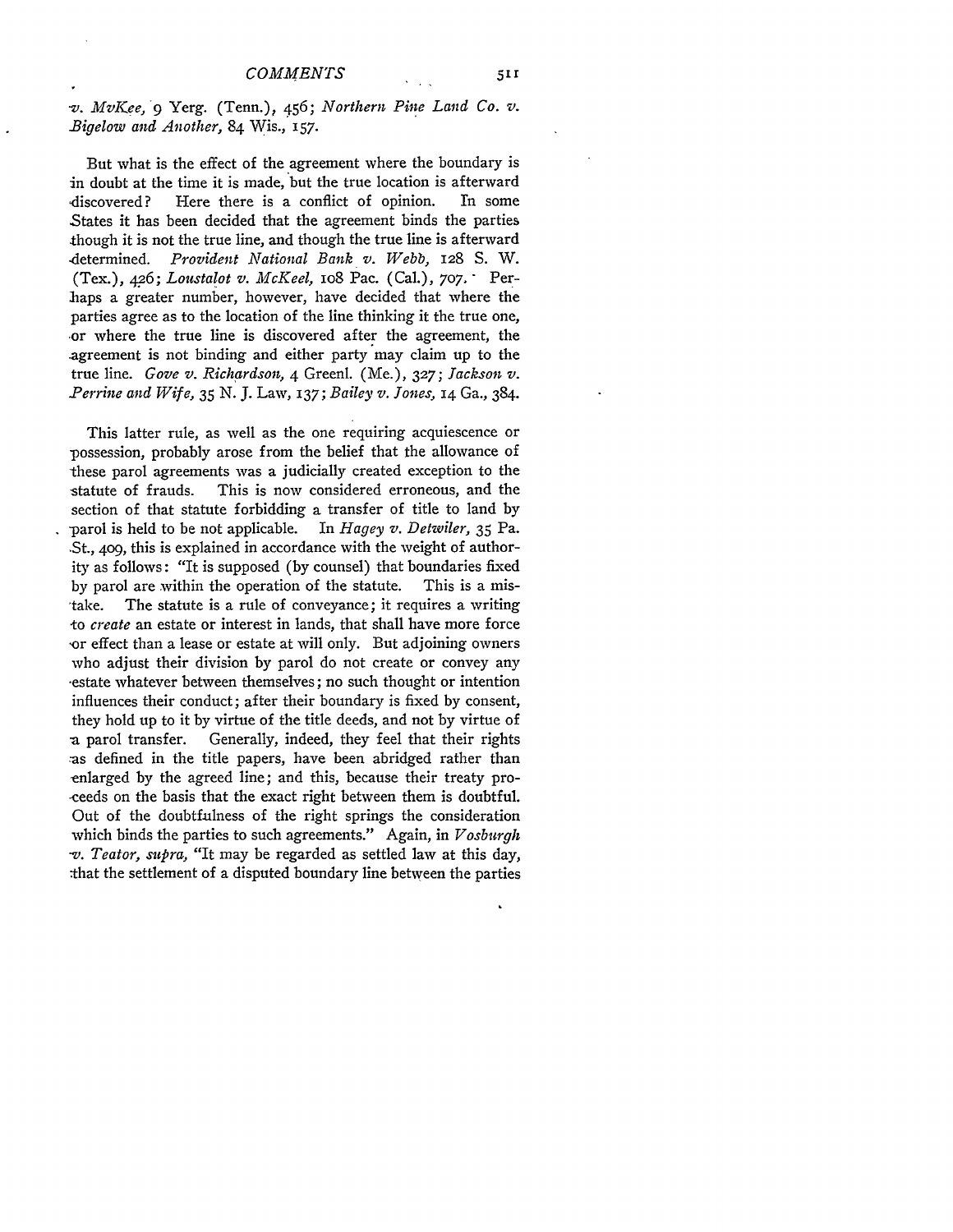by-arbitrament or parol, and especially where equivalents of benefit or advantage are mutually received and acted on, will bind the parties to it, not by way of transferrnig title from one to the other, which the statute of frauds prohibits, but operates by way of estoppel."

The courts almost universally have now adopted the view expressed in the above cases. But formerly not a few judges refused to give effect to a parol boundary agreement because they looked upon it as a transfer of title within the statute. *Phillips v. Eades,* i Ky. Law Reporter, 425, is a case in point. There it is said that while a parol agreement as to the location of a boundary would'be within the statute of frauds, yet such agreement would conduce to show that such was the true line. *Small* **v.** *Hamlet,* 24 **Ky.** Law Reporter, **238,** and *Campbell v. Combs, 25* **-Ky.** Law Reporter, 1643, are to the same effect, but they now stand almost totally unsupported **by** authorities elsewhere.

In brief then, the law, as supported **by** the better opinion and the weight of authority, may be stated thus: Where between adjoining landholders there is a dispute or uncertainty as to the location of a boundary line, they may make an oral agreement establishing the line and it will be binding upon them, at least when followed by acquiescence or possession, though such possession need not be for the period of the statute of limitation of actions. Furthermore, it should be added, that "the agreement may be express or implied," *Clayton v. Feig,* 179 Ill., 554; 54 *N.* E., **149,** and is binding not only upon the parties, but also upon those holding under them. *Hastings v. Stark, supra, Taber v. Hall,* **23** R. I., 613. Though it has been held that if unrecorded it is void as to innocent third persons without notice. *Kittridge v-Landry,* 2 Rob. (La.), *72.*

So it must be concluded that *Taylor v. Rudy, supra,* was, decided in accordance with the great weight of authority; that the agreement made by the contestants' devisors was valid and binding, and, therefore, that the decision for the plaintiff was correct.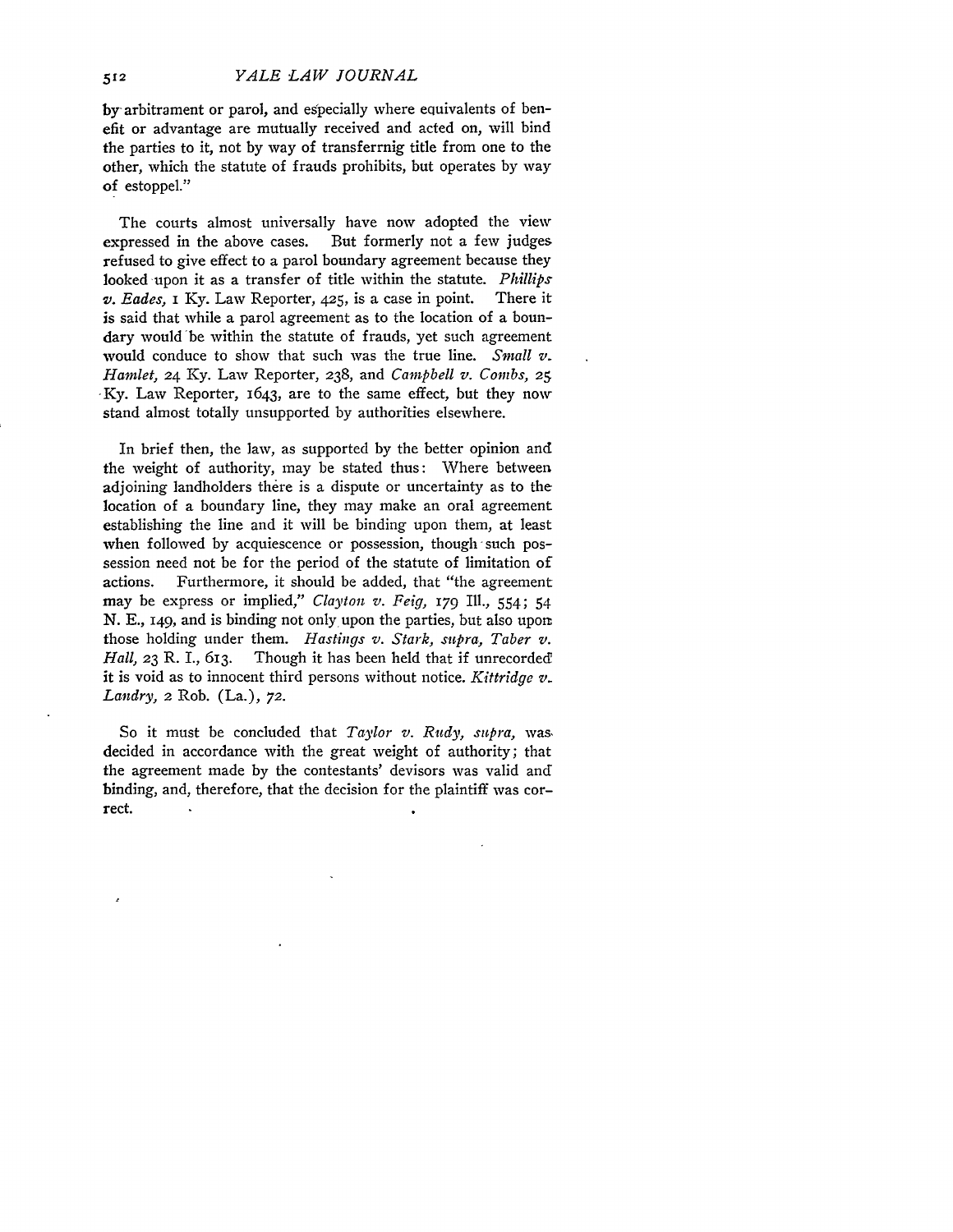### **MEASURES** OF **DAMAGES** FOR THE WILFUL BREACH OF **A CONTRACT** FOR WORK **AND** LAROR.

Considerable dispute has arisen as to the right of a servant or employee to recover for his services when he has quit his employment before his term has expired, and without any justification.

In the recent case of *Hedges v. Slaughter,* 13o S. W. (Tex. Civ. App.), **592,** the Court of Appeals of Texas reaffirmed its previous doctrine regarding this question. The plaintiff in this case had contracted with the defendant to perform certain services. The plaintiff left the defendant's service without any justification and before his term had expired. The court held that where an employee abandons his contract he may recover the reasonable value of the work performed, not exceeding the contract price, less any damage sustained by the employer, regardless of whether the services were of actual value to the latter.

The foregoing doctrine has been repudiated by a long line of decisions, both in this country and in England, but "the reason of the thing and the trend of legal development are clearly in favor of it." *Scott, Cases on Quasi Contracts, 761.*

The leading case in support of the doctrine that a wilful and inexcusable default of the servant is no bar to his recovery is *Britton v. Turner,* 6 N. H., 481. The measure of recovery allowed the plaintiff is the value of his services as against the damages sustained by the defendant for his non-performance. The Court states in the opinion, "We think the technical reasoning, that the performance of the whole labor is a condition precedent, and the right to recover anything dependent upon it; that the contract being entire there can be no apportionment; and that there being an express contract no other can be implied, even upon the subsequent performance of service, is not properly applicable to this species of contract, where a beneficial service has been actually performed; for we have abundant reason to believe that the general understanding **of** the community is that the hired laborer shall be entitled to compensation for the service actually performed, though he do not continue the entire term contracted for, and such contracts must be presumed to be made with reference to that understanding, unless an express stipulation shows the contrary."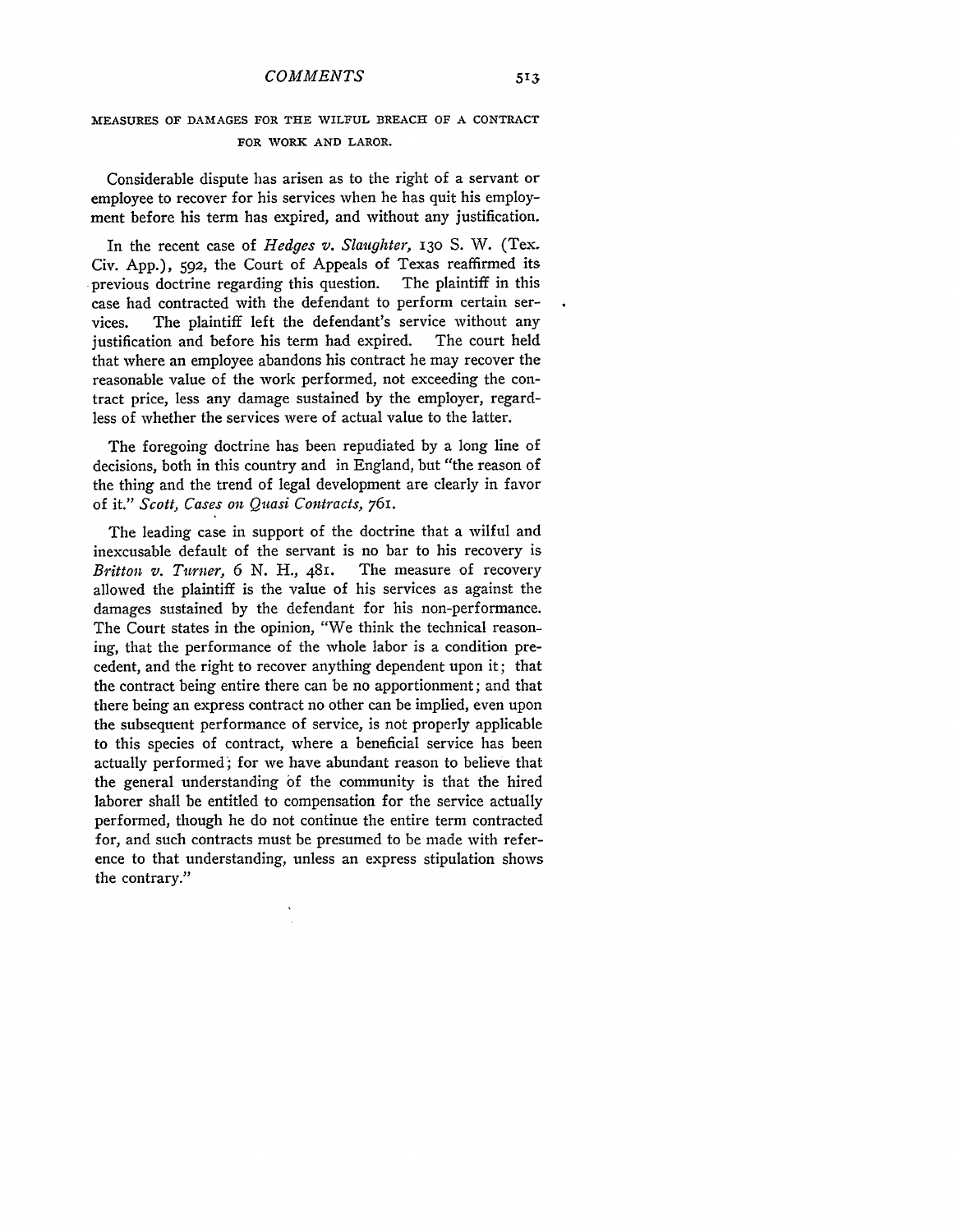*YALE LAW JOURNAL*

That the present doctrine is based on justice and right upon principle, hovever technical the common law may have been, seems to be the opinion of *Chitty on Contracts,* 846. "It is difficult to discover a reason emanating from any principle of equality or justice for holding that a servant who has been wrongfully dismissed by his master before his term has expired shall be held to allow for other eligible employment he might obtain during the residue of his term, which would not on the other hand require that the master, when the servant has wrongfully deserted his service, should procure the services of another, servant to fulfill the same employment, and then allow to the former the amount agreed to be paid, after deducting therefrom the wages paid to the latter and any damages and trouble suffered in consequence of the change of servants and procurement of a substitute."

In all of the cases in support of the above doctrine the courts have not been unmindful of the fact that when a person makes a fair contract he is entitled to have it fully performed, and if the plaintiff has wilfully refused to perform, the defendant should be entitled to damages. *In Britton v. Turner, supra,* judge Parker, in referring to the benefit and advantage which the employer takes by the services, states that it is to be determined as follows: "The amount of value he receives, if any, after deducting the amount of damages; and if he elects to put this in defense he is entitled so to do, and the implied promise which the law will raise in such cases, is to pay such amount of the stipulated price for the whole labor as remains, after deducting what it would cost to procure a completion of the residue of the service, and also any damage which has been sustained by reason of the non-fulfillment of the contract."

Some courts have held that to allow no recovery on a *quantum .neruit* would in effect operate as a forfeiture and in the nature of a penalty. In *Fenton v. Clark, II* Vt., 157, the Court said: "The theory on which it is based is not that it is the object of the law to punish the party for a violation of his contract, but to make the other party good for all-damages he may sustain by such violation. Common justice should require that plaintiff should recover what defendant has been benefited, after deducting all damages he might have sustained by reason of such contract."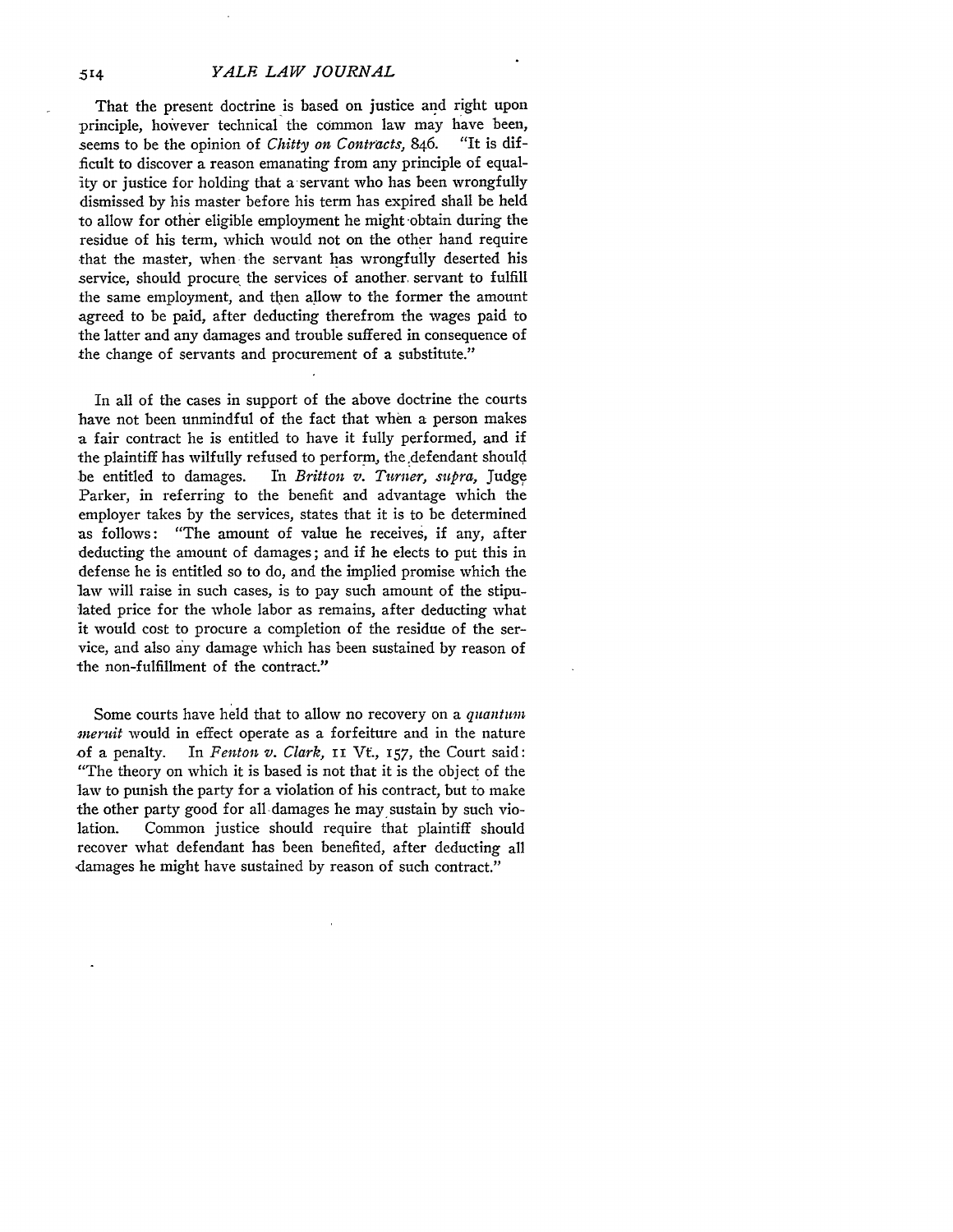The opposite view, to the effect that the employee cannot recover, is apparently based upon the theory that the contracts are entire and the performance of them is a condition precedent to the right of the servant to recover. Some of the courts base their decisions on the doctrine, *expressum facit cessare taciturn. Davis v. Maxwell,* 12 Metcalf, 286, held that the plaintiff cannot abandon his express contract and resort to an action for a *quanturm meruit* on an implied *assumpsit.*

The rule that implied promises do not- exist where there are express stipulations is not without exceptions, but where the failure to perform the express contract is intentional, it is such bad faith that he can recover nothing. *Metcalf on Contracts, 8.*

Performance by the servant is a condition precedent to the master's liability, and he cannot recover on a *quantum meruit*, because an express contract always excludes an implied one in relation to the same matter. *O'lmstead v. Beale, 19* Pick., 528.

In order to recover under contracts for wages in which there is a specified length of time the courts sustaining this doctrine have held that the plaintift must show full performance on his part or a release **by.** his employer or some justifiable cause for leaving. Such contracts are entire. He cannot sue on the express contract, because performance is a condition precedent to the master's liability. *Thrift v. Payne,* 71 Ill., 408; *Lantry v. Parks,* 8 Cowen, 63.

"Mutual promises may be the whole consideration for each other, but it may nevertheless appear either expressly or impliedly from the nature of the contract that one is to be performed before the other. The promise which is to be first performed is independent, and the promises may enforce it or sue for its breach without having performed or offered to perform. The performance of the latter is conditional, that is, performance by the other is a condition precedent to any liability to perform it." *Clark on Contracts,* 669.

The granting of a quasi contractual remedy in these instances has been criticised, in that to allow such would be to encourage the breach of contract. "It would seem that a sound policy would require the courts to establish in the case if a wilful breach of